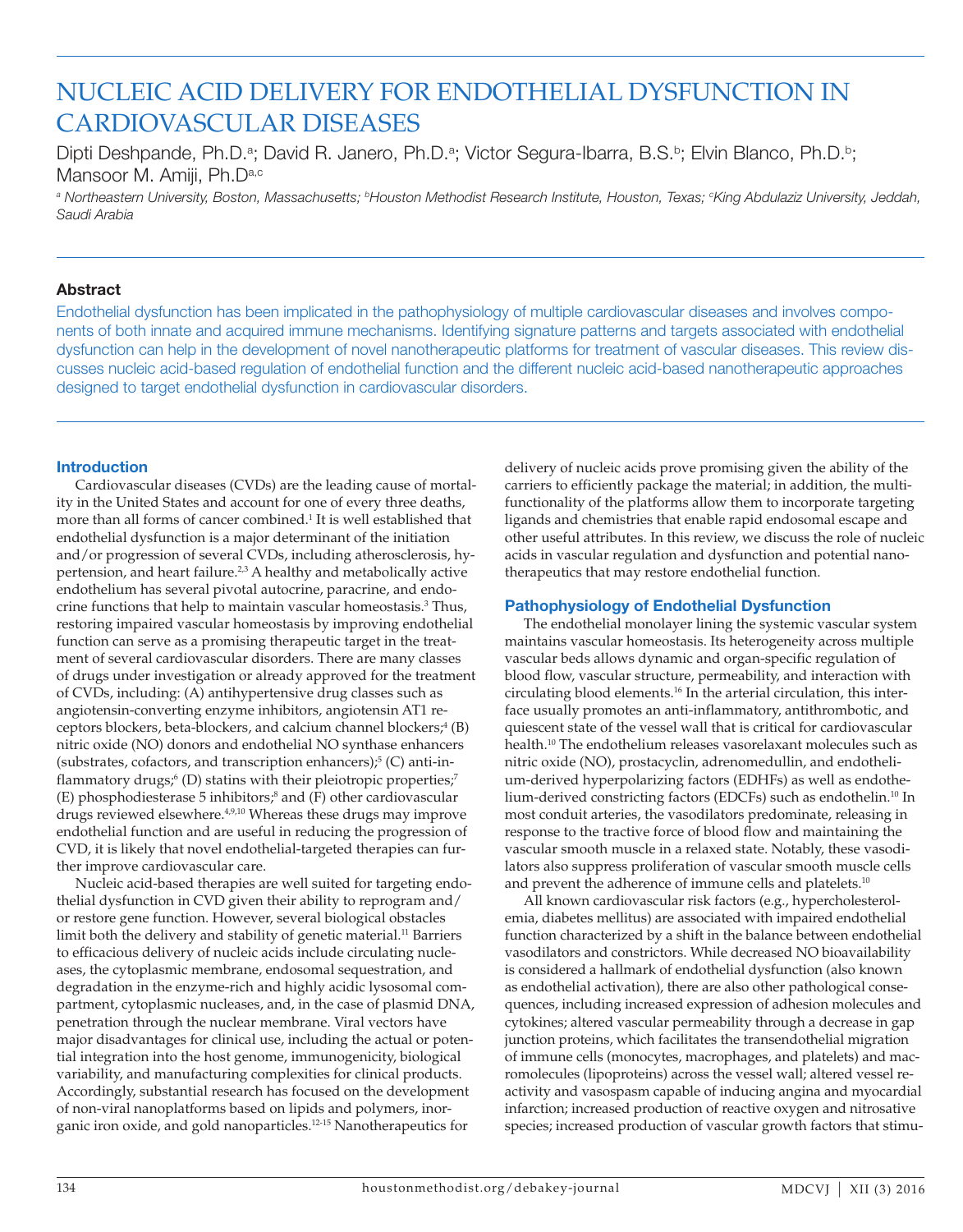

**Figure 1.** Pathophysiological role of PAMPs and DAMPS in endothelial dysfunction. PAMPs and DAMPS activate the endothelial cells through a pattern recognition receptor (PRR)-based interaction that triggers the initial inflammatory response. In the absence of endothelial repair, the inflammation leads to a proinflammatory and prothrombotic response manifested by several cardiovascular diseases. PAMPS: pathogen associated molecular patterns; DAMPS: damage associated molecular patterns; S100A8/A9: S100 calcium-binding protein A8 or A9; HSP: heat shock proteins; HMGB1: high mobility group box 1 protein; mtDNA: mitochondrial DNA; LDL: low-density lipoprotein; Ox-LDL: oxidized low-density lipoprotein; ROS: reactive oxygen species

late the proliferation of underlying smooth muscle cells; and an altered thrombotic/fibrinolytic balance that leads to increased deposition of thrombin, fibrin, and extracellular matrix remodeling and increased platelet aggregation.17-20 Any alteration in the functions of the strategically located endothelial monolayer disrupts vascular homeostasis and contributes to the development and progression of various cardiovascular disorders such as atherosclerosis.<sup>2</sup>

# **Role of Nucleic Acid Construct in Regulating Endothelial Functions**

Endothelial dysfunction/activation involves elements of both innate and adaptive immunity, which may occur as an acute or chronic inflammatory response. The innate immunity-derived surveillance mechanisms play a vital role in triggering inflammation in CVD.<sup>22</sup> These mechanisms involve specialized pattern recognition receptors (PRRs) and their response to pathogen-associated molecular patterns (PAMPs) and endogenous damage-associated molecular patterns (DAMPs). The precise nucleic acid-sensing pathways involve PRRs belonging to four major receptor families that include the membrane-based toll-like receptors (TLRs).<sup>23</sup> These TLRs work synergistically with specific receptors that identify the DAMPs and PAMPs within vasculature and elicit an activated, prothrombotic, and proinflammatory response. This in turn leads to further endothelial damage and may induce epigenetic changes that can cause phenotypic alterations.<sup>22-25</sup> Since exogenous nucleic acids can stimulate the PRRs and trigger endothelial activation and inflammation, nucleic acid therapies must be cloaked by nanoparticle delivery systems as described below.

#### *DAMPs, PAMPs, and Endothelial Dysfunction*

The endothelium-based recognition of different DAMPs and PAMPs (Figure 1) and subsequent cellular responses are an integral component of the innate immune response in endothelial dysfunction.<sup>22</sup> An activated endothelium produces a variety of substances, including proinflammatory cytokines from the interleukin (IL) family; immune cell-attracting chemokines; vascular endothelial (VEGF), platelet-derived, and fibroblast growth factors (FGF); and adhesion molecules such as intercellular adhesion molecule-1 (ICAM-1) and P-selectin. All of these substances contribute to endothelium-related vascular injury.<sup>22,26</sup> In addition, as a response to various stimuli, endothelial cells (ECs) act as semiprofessional antigen-presenting cells by expressing the major histocompatibility complex class II and costimulatory molecules, which induce migration of lymphocytes across endothelium to underlying tissue at the site of vascular injury.<sup>22</sup> Several research groups have reported that oxidative injury-induced DAMPs primarily drive the innate-immune response associated with a dysfunctional endothelium.25 Recent studies have reported altered mitochondrial dynamics and endoplasmic reticulum-induced stress as factors initiating EC activation.<sup>27,28</sup> Alterations in the function of these organelles may modulate endothelial nitric oxide synthase (eNOS) activity, alter barrier function, and prompt endothelial cell migration and angiogenesis.28 Thus, impaired organelles act as potential triggers (presenting endothelial DAMPs) that generate excessive reactive oxygen species (ROS), which can increase the expression of endothelial adhesion molecules and inflammatory cytokines.<sup>29</sup> To varying degrees, the activation of the endothelium may be offset by the endothelial elaboration of anti-inflammatory cytokines such as IL-10.<sup>30</sup> It is the shift in balance between the secreted proinflammatory and anti-inflammatory cytokines that modulates the inflammatory cascade associated with dysfunctional endothelium.30

#### *DNA Damage and Repair in Vascular Disease*

Oxidative stress-induced damage to nuclear and mitochondrial DNA also contributes to endothelial dysfunction.<sup>31</sup> Various forms of DNA damage have been reported in vascular diseases, including single-strand and double-strand breaks, telomere dysfunction, and base-pair modifications such as oxidation, deletion, and mispair-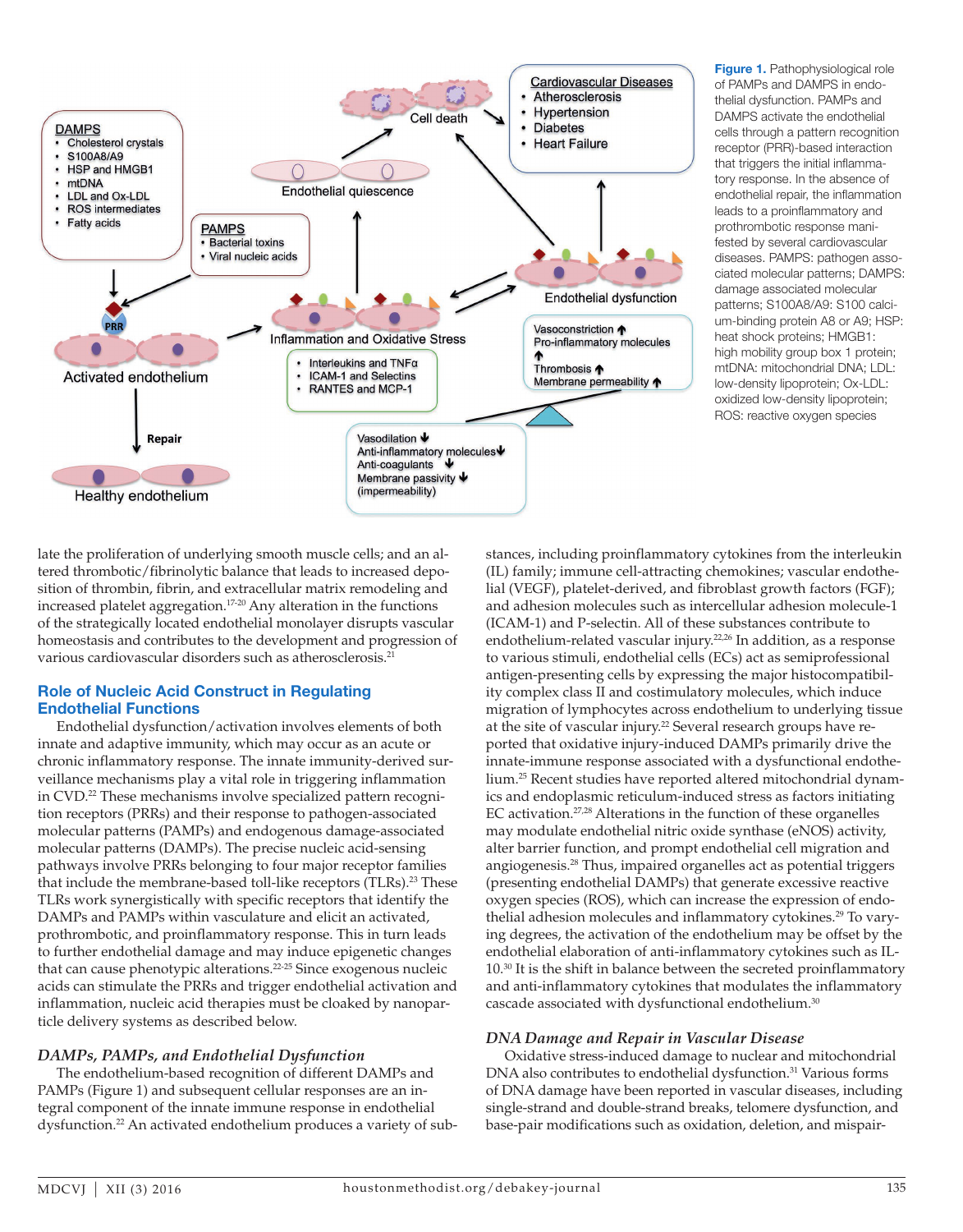ing.32 Based on the type of DNA damage and stage of the cell cycle, vascular cells employ the different DNA repair pathways such as base excision repair, nucleotide excision repair, nonhomologous end joining, and homologous recombination in an attempt to correct the damaged DNA.<sup>32</sup> While there is evidence highlighting the presence of both DNA damage and repair in vascular disorders, it is the ineffective repair that leads to growth arrest, cell senescence, and apoptosis, all of which promote further disease progression by activating the inflammatory cascade.<sup>32</sup> Interestingly, mitochondrial DNA (mtDNA), in circulation as well as in the cellular cytosol, induces genomic DNA damage and subsequent endothelial dysfunction, which is implicated in a host of vascular diseases like diabetes, hypertension, and atherosclerosis.29 Endothelial mitochondria are endowed with significant DNA repair capacity. However, mitochondrial proximity with the oxidative respiratory chain and the absence of histone or chromatin structures around the mitochondria render it susceptible to oxidative damage, making it a potential presenter of DAMPs and a source of endothelial dysfunction.29 Thus, therapeutic strategies designed to prevent DNA damage or induce/enhance DNA repair mechanisms, particularly focused on inducers like mtDNA, can serve as potential targets for treating endothelial dysfunction-mediated vascular disorders.

#### *MicroRNA and Their Role in Vascular Homeostasis*

MicroRNAs (miRNAs) play a pivotal role in vascular development and function by regulating the expression of genes through post-transcriptional modification or translational repression. Dicer, a key enzyme involved in the biosynthesis and processing of mi-RNAs, also plays a vital role in the regulatory functions of ECs.<sup>33</sup> Endothelium-specific inactivation of this enzyme is associated with altered expression of vascular endothelial growth factor (VEGF), eNOS, IL-8, and the angiopoietin cell surface receptors Tie-I and Tie-2, compromising endothelial function.<sup>34</sup> In addition, miRNAs also serve as paracrine ligands of the toll-like receptors, an exosome-mediated activity that is independent of post-transcriptional regulatory function.35 Several miRNAs have been identified to play an important role in regulating endothelial function in normal as well as pathological conditions (Table 1).<sup>36</sup> Of the miRNAs studied to date, miR-126 is considered the key regulator of vascular function.33 With low expression during senescence and overexpression during re-endothelialization and angiogenesis, miR-126 specifically targets regulators of proangiogenic VEGF and the angiopoietin pathway that helps to maintain vascular integrity and inhibit endothelial activation.<sup>33</sup> Variable expression patterns of circulating miR-126 have been reported in several vascular disorders such as myocardial infarction, angina (miR-126 up-regulation), diabetes, and heart failure (miR-126 down-regulation), among others.<sup>33</sup> Similarly, a recent study reported miR-19a as a functional link between endothelial dysfunction, risk factors such as hyperlipidemia and inflammation, and the ensuing atherosclerosis.<sup>37</sup> On the whole, endothelial miRNAs play a major role in regulating several key endothelial functions, including monitoring immune cell trafficking and inflammation, regulating EC senescence, regulating endothelial progenitor cell biology, maintaining endothelial barrier function, and regulating the vascular tone of blood vessels.<sup>36</sup> Therefore, targeting miRNAs and their expression patterns paves the way for a novel platform for treating vascular disorders.

#### **Nucleic Acid-Based Therapeutic Delivery Strategies for Vascular Diseases**

The advent of nanotechnology has led to the development of several nanoformulations capable of site-specific drug delivery.

These can serve as robust platforms for treating endothelial dysfunction in cardiovascular diseases. One formulation by our own group used an omega-3-polyunsaturated fatty acid (PUFA)-rich oil-in-water nanoemulsion system selectively targeting fibrin clots within the plaque region to deliver 17-β-estradiol (17-βE) in a murine model of atherosclerosis.38 This formulation combined the pleiotropic cardio- and vasoprotective properties of PUFAs and 17 βE with the targeting efficiency of the fibrin-binding CREKA peptide, leading to a relatively high targeting efficiency and maximum exposure/accumulation of 17- $\beta$ E within plasma and tissues.<sup>39</sup> In vitro delivery to cultured ECs led to an increased production of nitric oxide, while in vivo delivery in apolipoprotein-E knock out (ApoE-/-) mice fed a high-fat diet decreased the levels of circulating lipids, reduced gene expression of inflammatory markers associated with atherosclerosis, and reduced vascular lesions.<sup>38</sup>

It is important to note that the success of conventional and investigational therapeutic molecules is limited by their palliative nature and may not restore a healthy vascular endothelium. Endothelial dysfunction is characterized by several overlapping pathological components, each of which is associated with a unique nucleic acid expression pattern, opening several avenues for genetic therapies. As nucleic acids have limited in vivo stability and poor permeability across cellular membranes, adequate delivery of these molecules to disease sites is a major hurdle limiting their therapeutic applications. In addition, the exogenous nucleic acids must be delivered in a manner that reduces their activation of nucleic acid-sensing PRRs. Thus, several nucleic acid-based nanotherapeutics are being developed to treat vascular disorders, with the endothelium serving as one of the most prominent targets. The following section describes advances in nanoparticle-mediated delivery of genetic material targeting endothelial dysfunction in CVD as well as emerging strategies (e.g., ASOs, aptamers) in which nanoparticles may potentially result in efficacious clinical translation.

# *DNA-Based Therapeutics*

DNA-based therapeutics that deliver angiogenic factors are one of the most promising strategies in the area of cardiovascular gene therapy. Among the several angiogenic factors studied, the initial gene therapy trials evaluated the effect of angiopoietins, FGF, HIF-α, and VEGF-A in the treatment of either ischemia-induced vascular conditions or peripheral occlusive disorders.<sup>40</sup> The VEGF family of growth factors is crucial in regulating several endothelial functions including vasodilation and nitric oxide release, recruitment of circulating progenitor cells, regulation of vascular permeability, and endothelial proliferation and migration,<sup>41</sup> making it particularly well-suited for gene therapy targeting endothelial dysfunction.

In terms of gene delivery platforms, adenoviral vectors, adeno-associated viral vectors, and lentiviral vectors have been used to translate DNA-based therapeutic strategies, with lentiviral vectors capable of specifically targeting endothelial dysfunction.<sup>40</sup> An example of DNA-based gene therapy using proangiogenic VEGF is the ongoing KAT301 clinical trial.<sup>40</sup> This trial is evaluating the safety and efficacy of the adenoviral vector-mediated delivery of VEGF-D, a mature form of VEGF, delivered using the NO-GA-mediated transendocardial injection system in patients with severe coronary heart disease (NOGA® XP Cardiac Navigation System, Biologics Delivery Systems Group, Cordis Corporation, Miami Lakes, FL).42 Preliminary results at 3 months demonstrated increased myocardial perfusion with intramyocardial delivery of VEGF-D in segments with the lowest perfusion reserve, thus justifying a phase II/III evaluation.<sup>42</sup> Rather than targeting the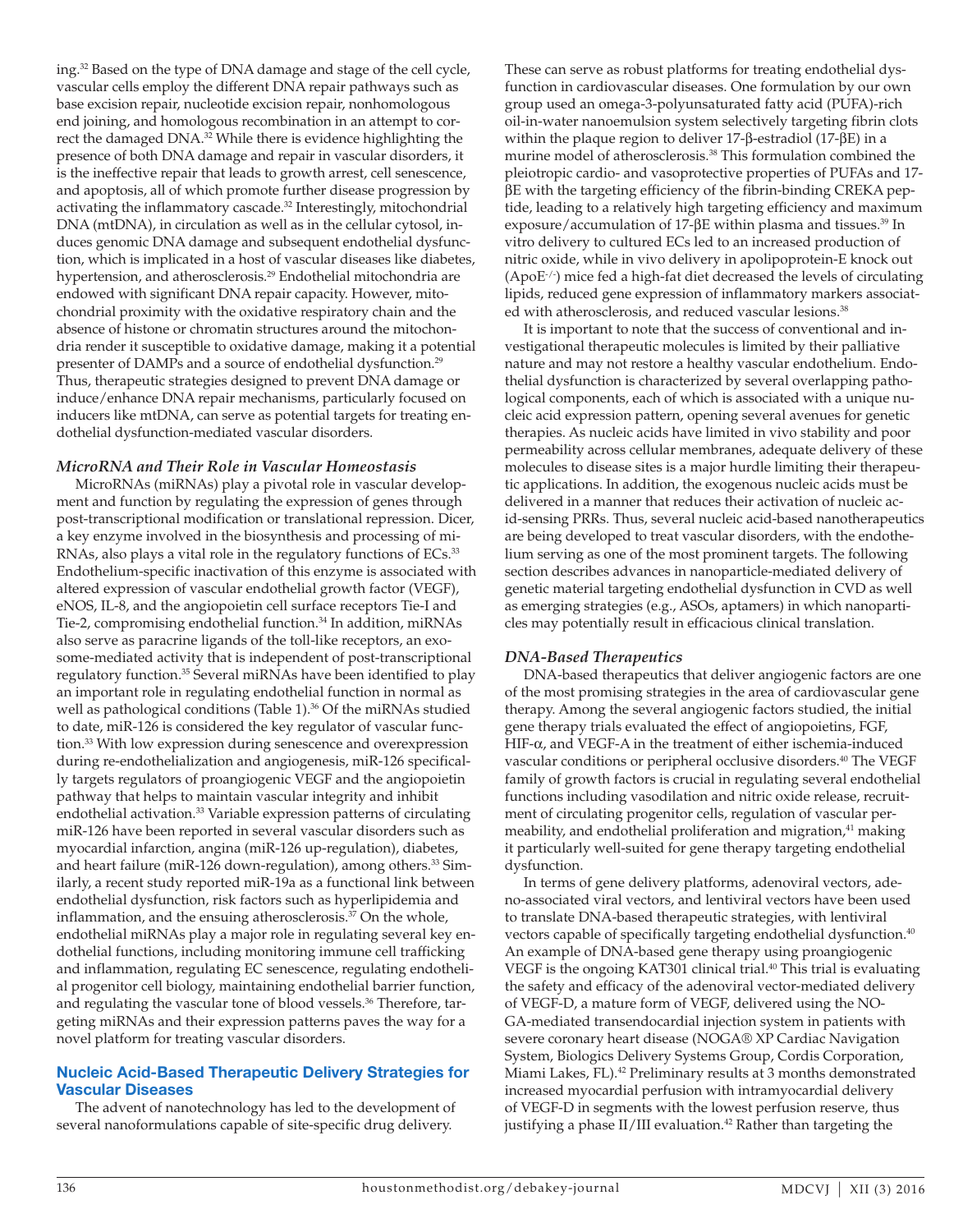| <b>miRNA</b> | Target(s)                                                     | <b>Functions</b>                                                                                                                                                                             | <b>Expression patterns reported in CVD</b>                                                                                                                           |
|--------------|---------------------------------------------------------------|----------------------------------------------------------------------------------------------------------------------------------------------------------------------------------------------|----------------------------------------------------------------------------------------------------------------------------------------------------------------------|
| miR-126      | SPRED-I<br>CXCL12<br>PIK3R2                                   | Maintenance of vascular integrity<br>Regulation of VCAM-1-mediated leukocyte adhe-<br>sion and inflammation                                                                                  | Increased levels in plasma of patients with AMI<br>and angina<br>Low levels in plasma of patients with diabetes<br>and heart failure                                 |
| miR-223      | ICAM-1<br>$IGF-1R$                                            | Regulation of cholesterol homeostasis<br>Suppression of leukocyte infiltration and inflam-<br>mation<br>Development of insulin sensitivity Regulation of<br>thrombosis and platelet function | Low circulating levels in plasma of patients with<br>AMI                                                                                                             |
| $miR-19a/b$  | Hif-1 $\alpha$                                                | Regulation of monocyte adhesion to ECs                                                                                                                                                       | Down-regulated expression in atherosclerotic le-<br>sions in patients with CAD                                                                                       |
| miR-143/145  | ELK1<br>KLF4<br>PHACTR4<br>CAMK2d<br>SSH <sub>2</sub><br>CFL1 | Regulation of ECs response to shear stress and<br>altered blood flow<br>Differentiation of VSMCs                                                                                             | Down-regulated expression in aortas of patients<br>with aortic aneurism                                                                                              |
| miR-155      | AGTR1<br>SOCS-I<br>eNOS                                       | Regulation of eNOS function<br>Regulation of angiogenesis<br>Regulation of inflammation-induced EC injury                                                                                    | Low circulating levels in plasma of patients with<br><b>CAD</b><br>Upregulated expression in glomerular ECs in pa-<br>tients with diabetic nephropathy               |
| miR-125a/b   | AGTR1                                                         | Regulation of EC proliferation<br>Suppression of endothelin-I expression                                                                                                                     | Down-regulated expression in atherosclerotic le-<br>sion in CAD patients<br>Low circulating levels in plasma of patients with<br>precapillary pulmonary hypertension |
| Let-7g       | THBS1<br>SIRT-1<br>TGFBR1<br>SMAD <sub>2</sub>                | Regulation of various EC functions                                                                                                                                                           | Low circulating levels in plasma of patients with<br>lacunar stroke                                                                                                  |
| $miR-24$     | CHI3L1<br>HRH1<br>GATA <sub>2</sub><br>PAK4                   | Regulation of vascular inflammation<br>Regulation of VWF secretion from activated ECs<br>Regulation of EC apoptosis and angiogenesis                                                         | Low circulating levels in plasma of patients with<br>diabetes<br>Low circulating levels in plasma of patients with<br><b>AAA</b>                                     |
| $miR-92a$    | KLF <sub>2</sub><br>KLF4<br>SOCS5                             | Regulation of EC activation and inflammation                                                                                                                                                 | Elevated expression in plasma of patients with<br><b>CAD</b>                                                                                                         |
| miR-221/222  | c-Kit<br>PAK1<br>p27<br>p57<br>eNOS<br>STAT5A                 | Regulation of the proliferation, migration, and an-<br>giogenesis in young and mature ECs                                                                                                    | Up-regulated expression in internal mammary ar-<br>teries in patients with diabetes and CAD                                                                          |

AAA: abdominal aortic aneurysm; AGTR1: angiotensin II receptor type 1; AMI: acute myocardial infarction; CAD: coronary artery disease; CAMK2d: calcium/calmodulin-dependent protein kinase II delta; CFL1: cofilin 1; CHI3L1: chitinase 3 like 1; c-Kit: KIT proto-oncogene receptor tyrosine kinase; CXCL12: C-X-C motif chemokine 12; ECs: endothelial cells; ELK1: ETS (oncogene family) domain-containing protein Elk-1; eNOS: endothelial nitric oxide synthase 3; GATA2: GATA binding protein 2; HIF1a: hypoxia-inducible factor 1-alpha; HRH1: histamine receptor H1; ICAM-1: intercellular adhesion molecule 1; IGF-1R: insulin-like growth factor 1 receptor; KLF2: Kruppel-like factor 2; KLF4: Kruppel-like factor 4; p27: cyclin-dependent kinase (CDK) inhibitor p27; p57: cyclin-dependent kinase (CDK) inhibitor p57; PAK1: p21 protein (Cdc42/Rac)-activated kinase 1; PAK4: p21 protein (Cdc42/Rac)-activated kinase 4; PHACTR4: phosphatase and actin regulator 4 receptor; PI3KR2: phosphatidylinositol 3-kinase regulatory subunit beta receptor; SIRT1: sirtuin 1; SMAD2: SMAD family member 2; SOCS1: suppressor of cytokine signaling 1; SOCS5: suppressor of cytokine signaling 1; SPRED-I: sprouty related protein I; SSH2: slingshot protein phosphatase 2; STAT5: signal transducer and activator of transcription 5; TGFBR1: transforming growth factor beta receptor I; THBS1: thrombospondin 1; VCAM-1: vascular cell adhesion molecule 1; VSMCs: vascular smooth muscle cells; VWF: von Willebrand factor

**Table 1.** Examples of microRNAs regulating endothelial function and their expression pattern in various cardiovascular diseases.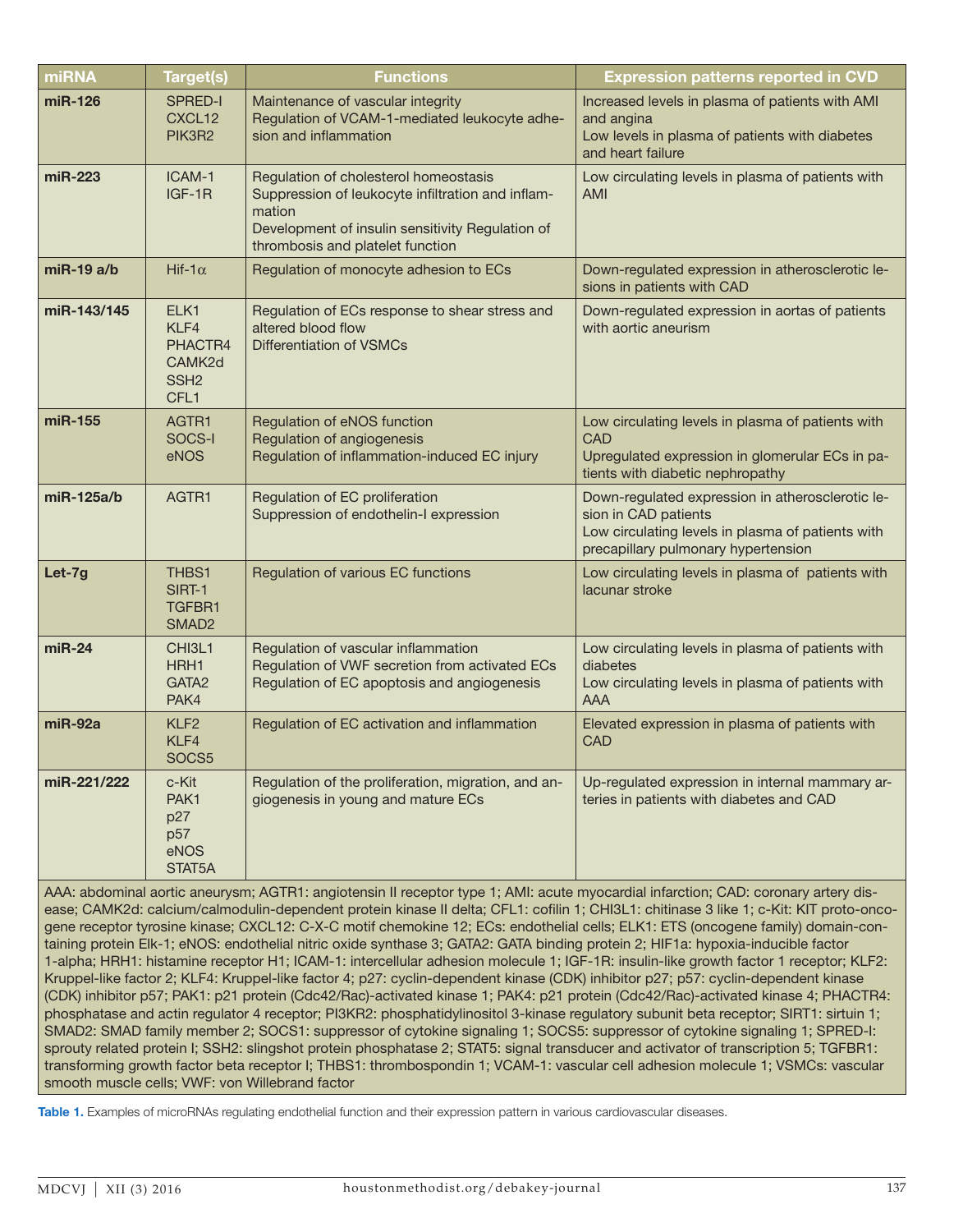vasculature, another approach is to modulate the immune system. Oral administration of a DNA vaccine against either CD99 or VEG-FR2-induced antigen-specific CD8+T cells reduces vascular lesions in murine models of atherosclerosis.43

A major disadvantage is that viral vectors can activate PRRs to aggravate endothelial activation and inflammation. Accordingly, such DNA-based therapeutics could potentially be facilitated by a nanoparticle delivery system. These include liposome-DNA complexes, polymer-based DNA complexes such as dendrimers, and lipid-polymer complexes in which condensed DNA is encapsulated within lipid-based or polymeric delivery systems.<sup>44</sup> Paul and coworkers developed hydrogel-containing nanocomplexes of graphene oxide (GO) and VEGF-165 DNA for direct injection into infarcted areas in the myocardium.45 The hydrogel was capable of modulating the release kinetics of the DNA nanocomplexes, resulting in decreases in both the scar area fraction and the loss of ejection fraction after an acute myocardial infarction (MI) in a rodent model.

# *RNA-Based Therapeutics*

Over the past two decades, several small interfering RNA (si-RNA) and miRNA-based therapeutics have been developed for the treatment of CVD. RNA interference (RNAi) strategies via delivery of siRNA prove especially efficient at specific silencing of gene expression.46 Endothelial adhesion molecules and other receptors mediating inflammatory response serve as excellent targets for developing endothelium-targeted siRNA-based therapeutics.<sup>47</sup> An example of a reasonable target is CD40, a glycoprotein expressed on the surface of endothelial and immune cells that mediates endothelial activation. In one study, RNAi against CD40 was delivered using a viral vector to induce the regression of atherosclerotic lesions in apolipoprotein E-deficient (ApoE<sup>-/-</sup>) mice. In this case, a recombinant CD40-RNAi-lentivirus system was used for knockdown of CD40 signaling, leading to reduced expression of proinflammatory cytokines and chemokines.<sup>48</sup>

Similar to DNA-based therapeutics, siRNA-based nanoparticle platforms, such as liposome-RNA complexes or polymer-based RNA complexes,<sup>49</sup> have been successful in preclinical studies of various cardiovascular disorders. Liposomal nanoparticles (cationic amphiphiles) invested with antibodies against either VCAM-1 or E-selectin can deliver siRNA to activated primary ECs in vitro, which might be an approach for preferentially targeting activated endothelium.50 Polymeric constructs have been widely used to conjugate siRNA. Kim and coworkers successfully reduced ischemia-reperfusion injury by knockdown of a receptor for advanced glycation end-products (RAGE) following direct injection into infarcted areas in a rat MI model.<sup>51</sup> In this study, siRNA targeting the RAGE mRNA was conjugated with deoxycholic acid-modified polyethylenimine, successfully silencing RAGE expression and leading to reduced levels of inflammatory cytokines and apoptosis in vivo as well as reduced ventricular remodeling.

Given their role in regulating EC function, miRNAs and their manipulation provide a well-suited strategy for treating endothelial dysfunction. miRNA-based therapeutics focus on reinstating dysregulated miRNA expression associated with the disease pathology using either miRNA mimics or antagomirs.<sup>52</sup> Individual miRNAs are capable of modulating multifactorial disease pathways, targeting more than one molecular target, thereby increasing the efficacy of miRNA-based therapies.<sup>53</sup> Transfection of activated ECs with miR-17-3p mimic and miR-31 mimic reduces the expression of adhesion molecules (ICAM-1 and E-selectin), thereby decreasing neutrophil adhesion to ECs.<sup>54</sup> Another study demonstrated that hepatic overexpression of miR-30c reduced hyperlipidemia and attenuated vascular lesions in the hypercholesterolemic mouse, thus highlighting the potential of miR-30c mimics in treating atherosclerosis.55

# *Oligonucleotide-Based Therapeutics*

Oligonucleotide-based therapeutics such as antisense oligonucleotides (ASOs), anti-microRNA oligonucleotides (AMOs), and aptamers have emerged as powerful tools in the treatment of various disorders including vascular diseases.<sup>56</sup> ASOs are highly selective therapeutics that bind to their complementary RNA substrates via Watson-Crick hybridization. Furthermore, ASOs inactivate RNA by blocking translation or, more commonly, by destabilizing the RNA-DNA complex, which is then destroyed by ribonuclease H1, a ubiquitously present cellular endonuclease.<sup>57</sup> ASO-mediated mRNA termination allows precise targeting of disease-associated protein expression, making these therapeutics more specific than most conventional drugs.<sup>57</sup> The gapmer design was used to develop second-generation ASOs to improve the stability against nuclease-based degradation and the proinflammatory characteristics of ASOs.57 Mipomersen sodium, the first antisense drug approved by the U.S. Food and Drug Administration, is a second-generation gapmer ASO that targets the apolipoprotein B (apoB) mRNA and is used as an adjunct to lipid-lowering agents prescribed to patients with familial hypercholesterolemia.<sup>57</sup> Other examples of clinically investigated ASOs include SPC5001, APoC-III, and BMS-844421 that primarily target apoB, apoC-III, and PCSK9 protein expression, respectively.57

ASOs that target miRNA function are termed anti-miRNA oligonucleotides (AMOs). The application of AMOs in treating CVDs is currently limited to preclinical evaluation in small animals and non-human primates. A recent study demonstrated that AMOs targeting miR-33a and miR-33b increased plasma high-density lipoprotein (HDL) cholesterol levels by modulating the expression of the ATP-binding cassette transporter ABCA1.58 Since ABCA1 is associated with the biosynthesis and transport of HDLs, targeting the miR-33 family with AMOs has the potential of reversing hyperlipidemia and the subsequent development of atherosclerosis.<sup>58</sup> For improved delivery and reduced non-specific effects, the ASOs and AMOs undergo various modifications; for example, the addition of locked nucleic acids, conjugation with cholesterol or GalNAc (N-acetylgalactosamine) sugar, 2'-O-methylation of the antisense oligonucleotide, chemical modification using the non-nucleotide naphthyl-azo group (ZEN) chemical modifier or steric blockers, and lastly, insertion of either pre-miRNA sequences or tandem miRNA target sites into the expression vectors to create decoy binding sites.<sup>59</sup> Jo and coworkers successfully inhibited atherosclerosis in apoE–/– mice by delivering an AMO (anti-miR-712) via a selective multifunctional lipoparticle conjugated to a peptide to target vascular cell adhesion molecule 1 (VCAM1).<sup>60</sup> The resulting nanoparticle inhibited miR-712 in only the affected organs with no off-target effects.

Another oligonucleotide-based therapeutic approach involves the use of aptamers for treatment of vascular disorders. These molecules are generated through systematic evolution of ligands by exponential enrichment (SELEX) and can be classified as DNA/ RNA aptamers and peptide aptamers.<sup>61</sup> Their ease of synthesis and scale-up, thermal stability, and lack of immunogenicity makes them a powerful class of therapeutic ligands.<sup>61</sup> Aptamers are designed to alter the expression of disease-associated molecular targets involved in the pathology of various disorders. Currently, aptamer-based therapeutics targeting the von Willebrand factor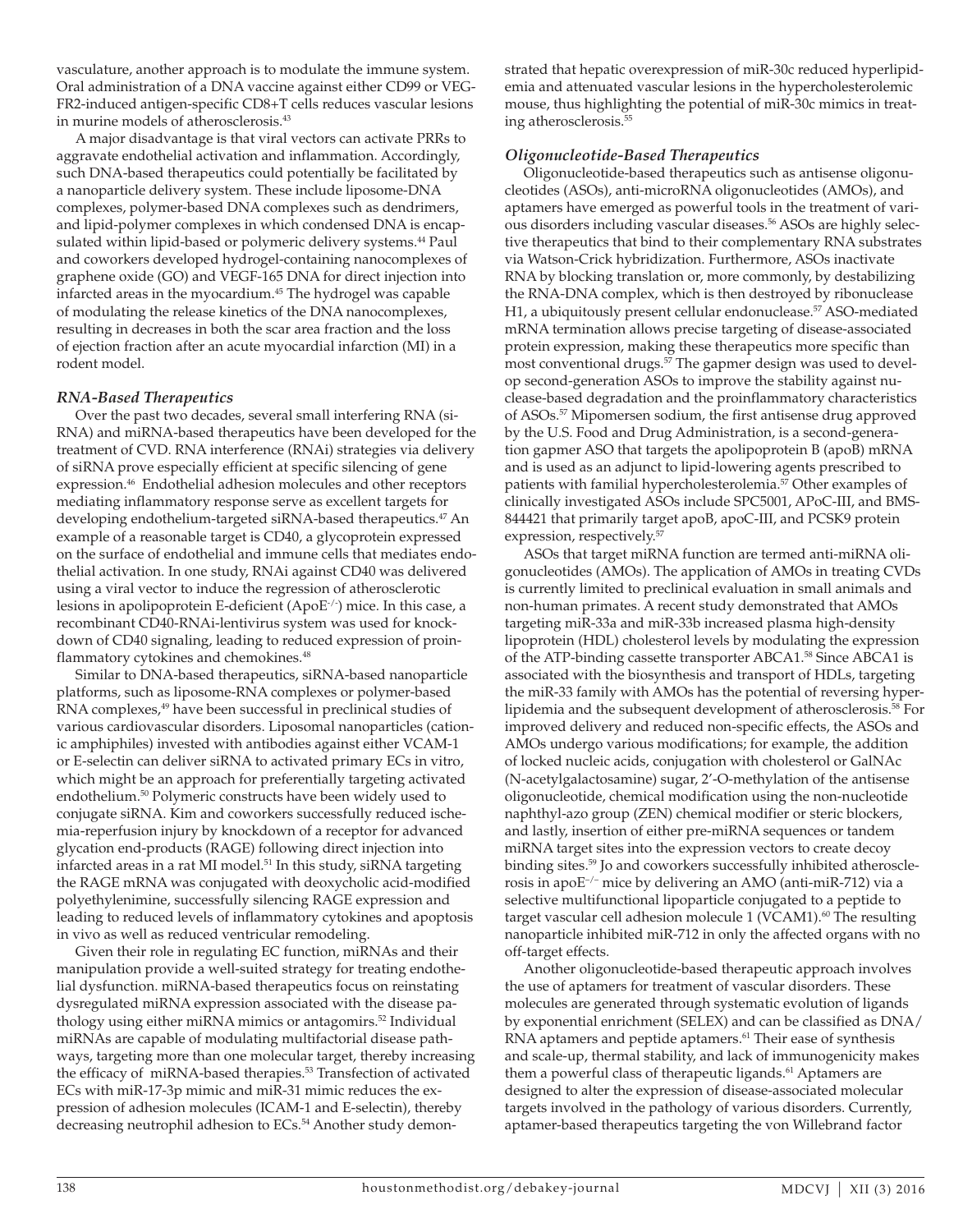(vWF), thrombin, and factor IX are undergoing clinical trials and being developed as antithrombotics or anticoagulants to treat patients with acute coronary syndromes.<sup>61</sup> vWF is synthesized by ECs and endothelial connective tissue and plays an active role in vascular homeostasis, thrombus formation, and platelet activation.<sup>61</sup> Circulating levels of vWF represent predictive biomarkers of endothelial injury. An aptamer developed by Archemix Corp. (Cambridge, MA), named ARC1779, inhibits vWF and platelet interaction and binding, preventing thrombus formation associated with endothelial activation.<sup>61</sup> Similarly, nucleic acid-based aptamers are also being developed for other cardiovascular molecular targets, such as platelet-derived growth factor, integrins, P-selectin, and CXCL10, all of which are expressed during endothelial dysfunction.<sup>61</sup>

# **Concluding Remarks**

Endothelial dysfunction has emerged as the underlying cause of several cardiovascular disorders. Targeting endothelial dysfunction at the cellular level can lead to innovative strategies aimed at reducing or inhibiting the progression of cardiovascular disease. Our review illustrates how manipulating the vascular endothelium through nucleic acid-based therapeutics involving nanoparticle-based platforms can serve as a promising strategy for the treatment of atherosclerosis, hypertension, myocardial infarction, and other cardiovascular disorders. Research with large, randomized, and adequately powered clinical trials will help determine the success of these therapeutics in targeting endothelial dysfunction.

#### **Acknowledgements**

We are deeply grateful to Houston Methodist Research Institute and Northeastern University for establishing collaborations and financial support. Additionally, this work was generously supported by funding from the George and Angelina Kostas Research Center for Cardiovascular Nanomedicine at Houston Methodist.

#### **Key Points:**

- Endothelial dysfunction is a major contributor to the pathogenesis of cardiovascular diseases.
- Nucleic acid constructs such as genes, siRNA, and microRNA can reprogram the vascular endothelium to restore active functions.
- Nanotechnology-based targeted delivery systems can be engineered to efficiently deliver nucleic acid cargo to the vascular endothelial cells.

Conflict of Interest Disclosure: This work was supported by funding from the George and Angelina Kostas Research Center for Cardiovascular Nanomedicine at Houston Methodist.

Keywords: endothelium, nucleic acids, nanoparticle delivery, cardiovascular diseases, CVD, inflammation, oxidative stress, DNA damage, miRNA, oligonucleotide-based therapeutics

#### **References**

- 1. Mozaffarian D, Benjamin EJ, Go AS, et al. Heart Disease and Stroke Statistics-2016 Update: A Report From the American Heart Association. Circulation. 2016 Jan 26;133(4):e38-e360.
- 2. Lam CS, Brutsaert DL. Endothelial dysfunction: a pathophysiologic factor in heart failure with preserved ejection fraction. J Am Coll Cardiol. 2012 Oct 30;60(18):1787-9.
- 3. Sena CM, Pereira AM, Seica R. Endothelial dysfunction a major mediator of diabetic vascular disease. Biochim Biophys Acta. 2013 Dec;1832(12):2216-31.
- 4. Su JB. Vascular endothelial dysfunction and pharmacological treatment. World J Cardiol. 2015 Nov 26;7(11):719-41.
- 5. Zhang Y, Janssens SP, Wingler K, Schmidt HH, Moens AL. Modulating endothelial nitric oxide synthase: a new cardiovascular therapeutic strategy. Am J Physiol Heart Circ Physiol. 2011 Sep;301(3):H634-46.
- 6. Bäck M, Hansson GK. Anti-inflammatory therapies for atherosclerosis. Nat Rev Cardiol. 2015 Apr;12(4):199-211.
- 7. Beckman JA, Creager MA. The nonlipid effects of statins on endothelial function. Trends Cardiovasc Med. 2006 Jul;16(5):156-62.
- 8. Schwartz BG, Jackson G, Stecher VJ, Campoli-Richards DM, Kloner RA. Phosphodiesterase type 5 inhibitors improve endothelial function and may benefit cardiovascular conditions. Am J Med. 2013 Mar;126(3):192-9.
- 9. Deshpande DD, Janero DR, Amiji MM. Therapeutic strategies for endothelial dysfunction. Expert Opin Biol Ther. 2011 Dec;11(12):1637-54.
- 10. Cooke JP. Flow, NO, and atherogenesis. Proc Natl Acad Sci U S A. 2003 Feb 4;100(3):768-70.
- 11. Blanco E, Shen H, Ferrari M. Principles of nanoparticle design for overcoming biological barriers to drug delivery. Nat Biotechnol. 2015 Sep;33(9):941-51.
- 12. Dobson J. Gene therapy progress and prospects: magnetic nanoparticle-based gene delivery. Gene Ther. 2006 Feb;13(4):283-7.
- 13. Pack DW, Hoffman AS, Pun S, Stayton PS. Design and development of polymers for gene delivery. Nat Rev Drug Discov. 2005 Jul;4(7):581-93.
- 14. Pissuwan D, Niidome T, Cortie MB. The forthcoming applications of gold nanoparticles in drug and gene delivery systems. J Control Release. 2011 Jan 5;149(1):65-71.
- 15. Torchilin VP. Recent advances with liposomes as pharmaceutical carriers. Nat Rev Drug Discov. 2005 Feb;4(2):145-60.
- 16. Aird WC. Endothelial cell heterogeneity. Cold Spring Harb Perspect Med. 2012 Jan;2(1):a006429.
- 17. Chiu JJ, Chien S. Effects of disturbed flow on vascular endothelium: pathophysiological basis and clinical perspectives. Physiol Rev. 2011 Jan;91(1):327-87.
- 18. Higashi Y, Noma K, Yoshizumi M, Kihara Y. Endothelial function and oxidative stress in cardiovascular diseases. Circ J. 2009 Mar;73(3):411-8.
- 19. Deanfield JE, Halcox JP, Rabelink TJ. Endothelial function and dysfunction: testing and clinical relevance. Circulation. 2007 Mar 13;115(10):1285-95.
- 20. Vita JA. Endothelial function. Circulation. 2011 Dec 20;124(25):e906-12.
- 21. Rajendran P, Rengarajan T, Thangavel J, et al. The vascular endothelium and human diseases. Int J Biol Sci. 2013 Nov 9;9(10):1057-69.
- 22. Yang XF, Yin Y, Wang H. Vascular inflammation and atherogenesis are activated via receptors for PAMPs and suppressed by regulatory T cells. Drug Discov Today Ther Strateg. 2008;5(2):125-142.
- 23. Zimmer S, Steinmetz M, Asdonk T, et al. Activation of endothelial toll-like receptor 3 impairs endothelial function. Circ Res. 2011 May 27;108(11):1358-66.
- 24. Lee J, Sayed N, Hunter A, et al. Activation of innate immunity is required for efficient nuclear reprogramming. Cell. 2012 Oct 26;151(3):547-58
- 25. Witztum JL, Lichtman AH. The influence of innate and adaptive immune responses on atherosclerosis. Annu Rev Pathol. 2014;9:73-102.